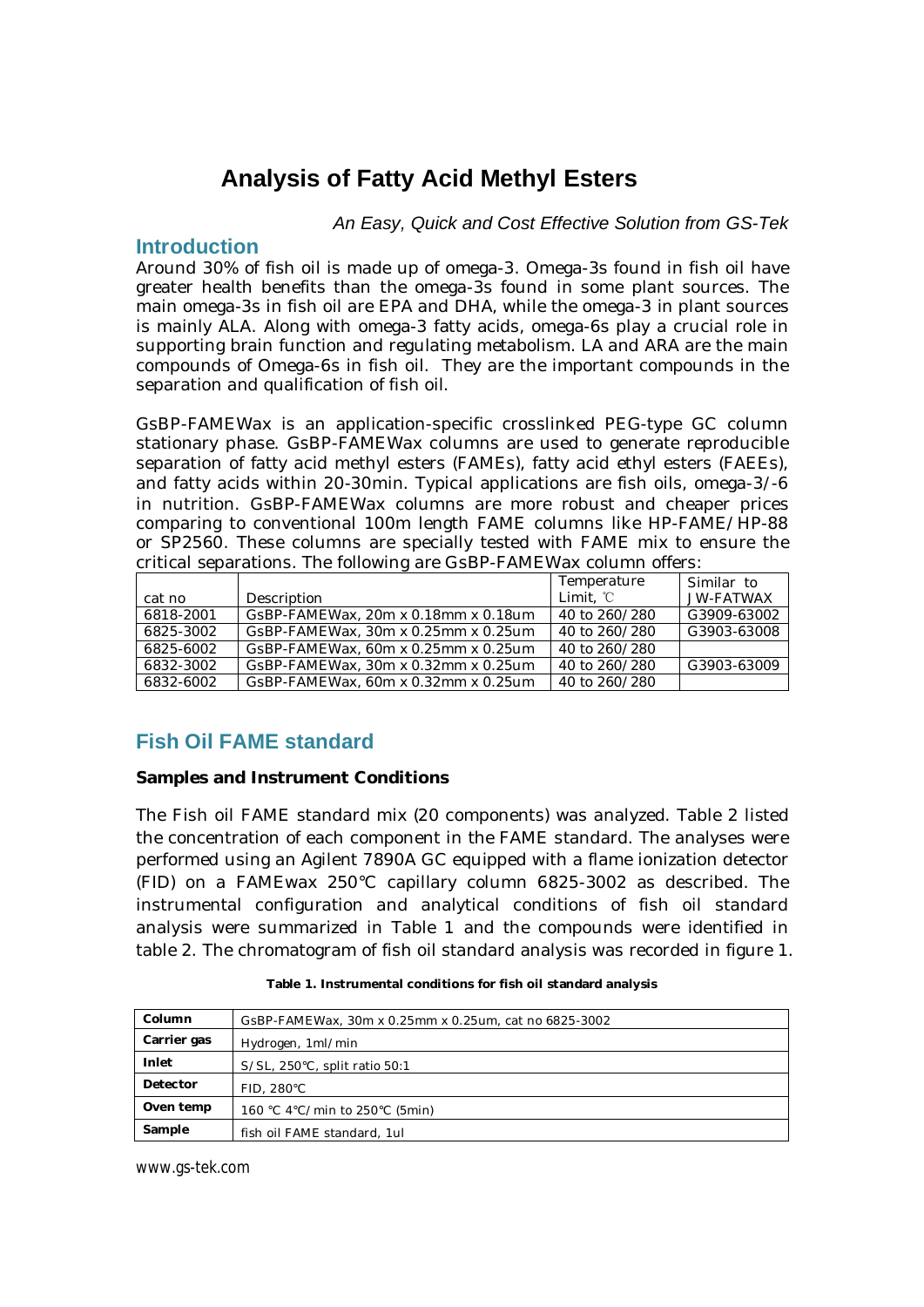

**Table 2. Peak Identifications for fish oil standard compound**

| Compound(methylester)                   | $RT$ (min) | Compound(methyl ester)                     | RT (min) |
|-----------------------------------------|------------|--------------------------------------------|----------|
| Myristic acid C14:0                     | 2.948      | cis-11-Eicosenoic acid C20:1n9             | 10.385   |
| Tetradecenoic acid (cis-9) C14:1        | 3.204      | Eicosadienoic acid C20:2                   | 11.088   |
| Palmitic acid C16:0                     | 4.656      | Arachidonic acid C20:4(ARA) $(\Omega - 6)$ | 11.866   |
| Palmitoleic acid C16:1                  | 4.909      | cis-8,11,14-Eicosatrienoic acid C20:3      | 12.134   |
| Stearic acid C18:0                      |            | cis-5,8,11,14,17-Eicosapentaenoic acid     |          |
|                                         | 7.097      | $C20:5(EPA)(\Omega-3)$                     | 12.958   |
| Oleic acid C18:1n9                      | 7.365      | Behenic acid C22:0                         | 13.323   |
| Vaccenic acid C18:1n7                   | 7.448      | Erucic acid C22:1                          | 13.633   |
| Linoleic acid C18:2n6(LA)( $\Omega$ -6) | 7.973      | Lignoceric acid C24:0                      | 16.628   |
| gamma-Linolenic acid C18:3n6(GLA)       |            |                                            |          |
| $(\Omega - 6)$                          | 8.92       | Docosahexaenoic Acid C22:6n3(DHA)(Q-3)     | 16.804   |
| Eicosanoic acid C20:0                   | 10.072     | Nervonic acid C24:1                        | 16.923   |

**Conclusion** 

According to the above results, the FAMEs eluted in order of increasing carbon number, however, if the carbon numbers were the same, the unsaturated esters exhibited longer retention time compared to the same carbon number saturated esters, for example, Tetradecenoic acid (cis-9) C14:1 eluted later than Myristic acid C14:0. The more double bonds, the later compounds eluted. With the same carbon number and the same double bond number, the greater polarity compounds eluted later.

In this case, the baseline separation of main fish oil FAMEs could be achieved. We could adjust the instrumentation condition to improve the peak resolution and adjust the elution time. The lower oven temperature resulted in the higher resolution and the longer analysis during time. We need to choose a suitable temperature program to get the acceptable resolution and analysis during time.

# **Commercial Fish Oil and Prescription Fish Oil**

### **Samples and Instrument Conditions**

To improve the peak shape, the fish oil was usually methylated to FAMEs with KOH as catalyst and analyzed by GC-FID. But in this experiment, we directly

www.gs-tek.com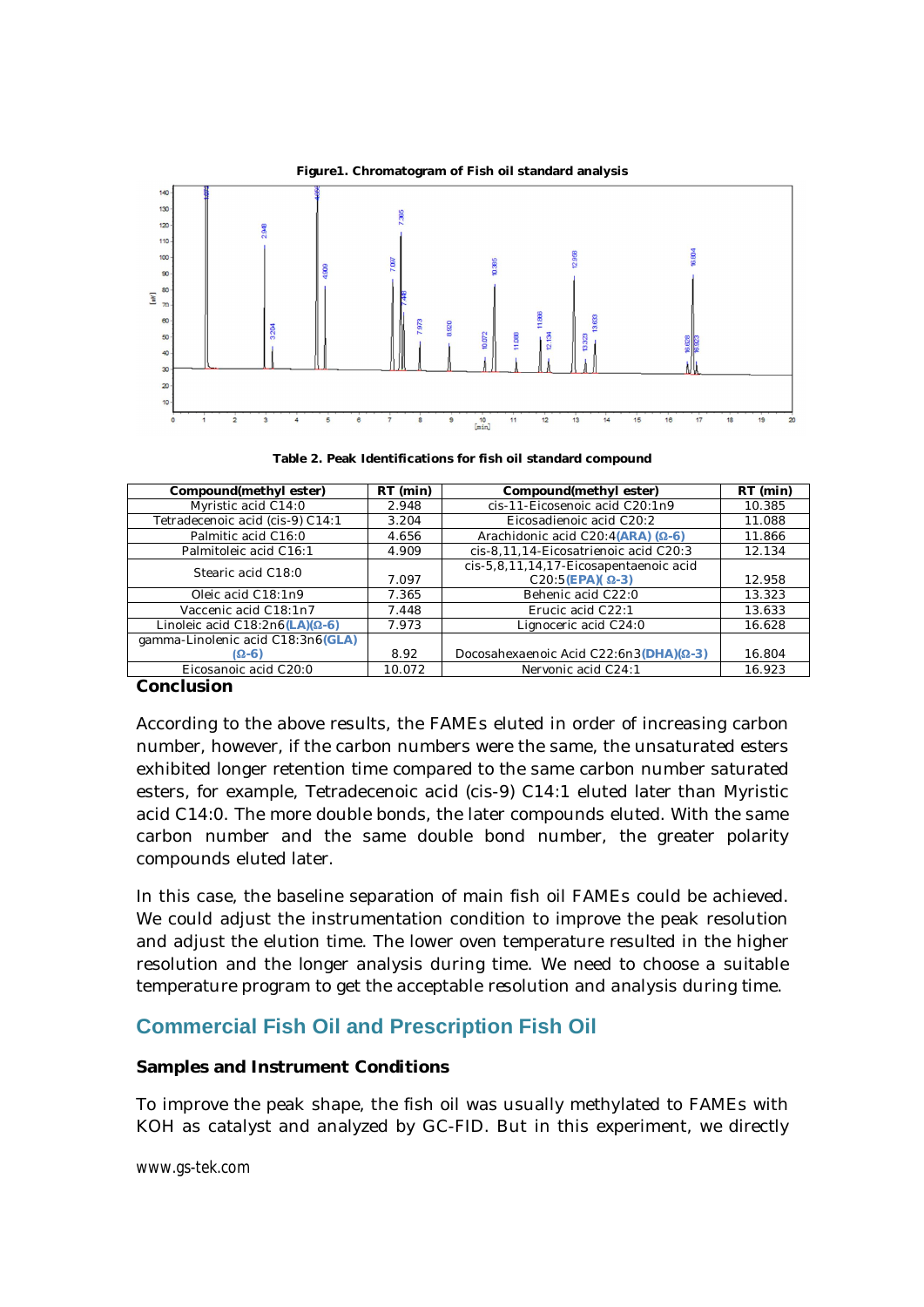injected fish oil sample (diluted by Hexane) to simplify production processes and reduce the sample loss. According to the previous FAME separation rules, we could figure out the fish oil compound elution order.

Samples of a commercially purchased 1000mg+ fish oil capsule (Vitamin E is included) and prescription fish oil were analyzed. The instrumental conditions were the same with that recorded in Table 1 and the compounds were identified in table 3. The chromatograms were shown in Figure 3 and Figure 4.



**Figure3. Chromatogram of 1000mg+ commercial fish oil Analysis** 



**Figure4. Chromatogram of 1000mg+prescription fish oil Analysis**

**Table 3. Peak Identifications for fish oil compounds** 

| Peak# | Compound(methylester)                    | Peak# | Compound(methylester)                               |
|-------|------------------------------------------|-------|-----------------------------------------------------|
|       | Myristic acid C14:0                      | 11    | gamma-Linolenic acid C18:3n6(GLA)( $\Omega$ -6)     |
|       | Palmitic acid C16:0                      | 12    | 8,11,14-octadecatrienoic acid C18:3n4               |
| 3     | Palmitoleic acid C16:1n7                 | 13    | $\alpha$ -linolenic acid C18:3n3(ALA)( $\Omega$ -3) |
| 4     | 9,12-Hexadecadienoic acid C16:2n4        | 14    | cis-11-Eicosenoic acid C20:1n9                      |
| 5     | 6,9,12-Hexadecatrienoic acid C16:3n4     | 15    | Arachidonic acid C20:4n6(ARA) ( $\Omega$ -6)        |
| 6     | 6,9,12,15-Hexadecatetraenoic acid 16:4n1 | 16    | Eicosatetraenoic acid C20:4n3                       |
|       | Stearic acid C18:0                       | 17    | cis-5,8,11,14,17-Eicosapentaenoic acid              |
|       |                                          |       | $C20:5n3(EPA)$ $($ $\Omega$ -3)                     |
| 8     | Oleic acid C18:1n9                       | 18    | Adrenic acid C22:4n6                                |
| 9     | Vaccenic acid C18:1n7                    | 19    | Docosapentaenoic acid C22:5n3                       |
| 10    | Linoleic acid C18:2n6(LA) ( $\Omega$ -6) | 20    | Docosahexaenoic Acid C22:6n3(DHA)( Ω-3)             |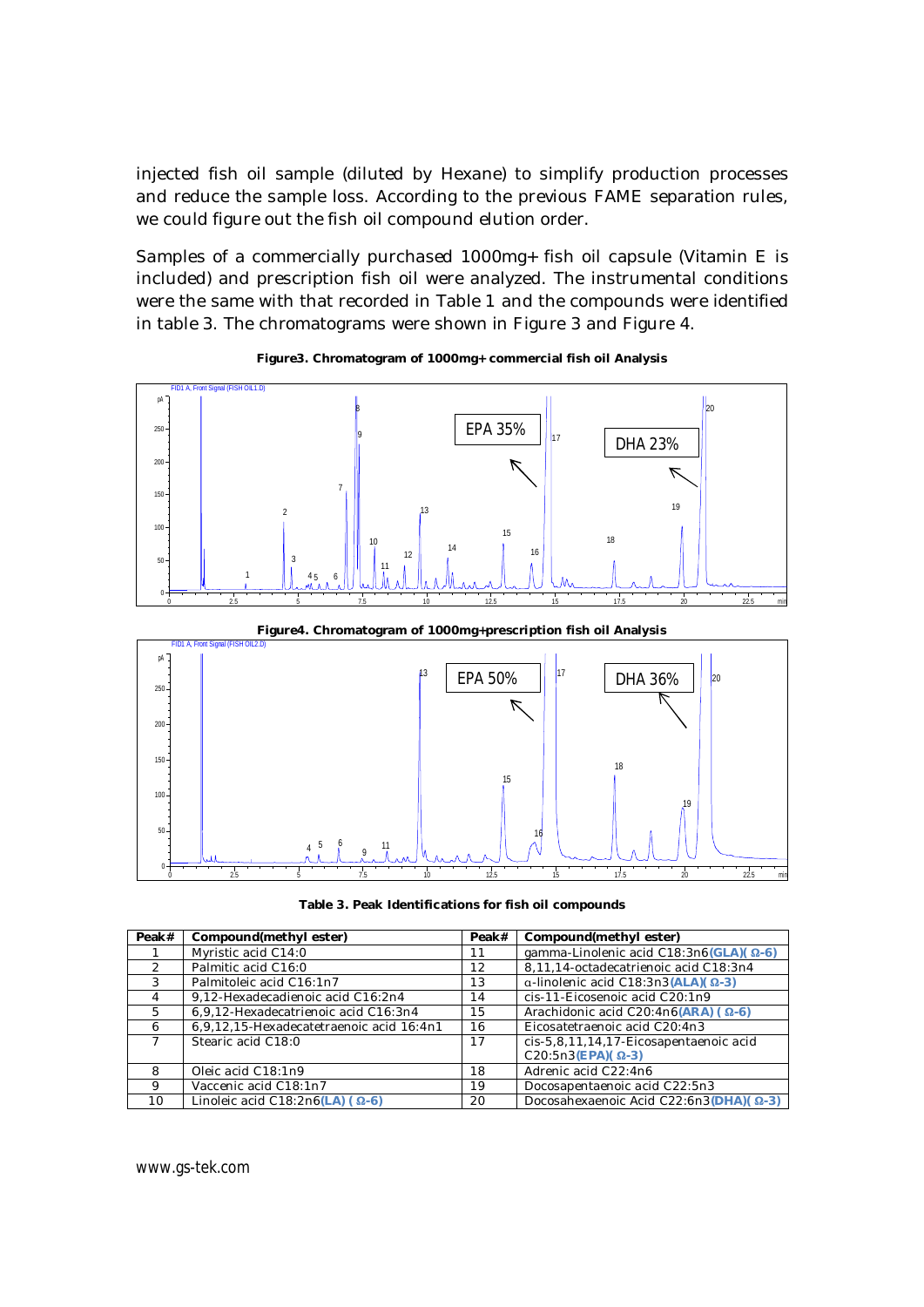#### **Conclusion**

Recent studies attested to the wonders that fish oil can do to overall health. The Effective compounds are Omega-3 including Docosahexaenoic Acid (DHA)/ Eicosapentaenoic Acid (EPA) fatty acids. The above results showed that there was a significant difference in nutrient composition between the commercial fish oil and prescription fish oil. The commercial fish oil had a complex composition, which means there might be some compounds which do not have any health benefit. The main effective compounds EPA and DHA had a lower concentration, 35% and 23%, respectively. In Figure 4, the prescription fish oil had a simple composition and higher concentration of effective compounds, especially EPA (50%) and DHA (36%).

## **FAMEs Separations**

#### **Samples and Instrument Conditions**

In this part, we used the FAMEs standard mix (37 compounds from Restek) and demonstrated that main FAMEs could be separated using our GsBP-FAMEwax column. Table 4 listed the instrumental configuration and analytical conditions for the 37 FAMEs mix analysis. The chromatogram of 37 FAME mix analysis was recorded in figure 4 and the compounds were identified in table 5.

| Column      | GSBP-FAMEWax, 30m x 0.32mm x 0.25um, cat no 6832-3002    |
|-------------|----------------------------------------------------------|
| Carrier gas | Hydrogen, 2ml/min                                        |
| Inlet       | S/SL, 250C, split ratio 50:1                             |
| Detector    | FID. 280C                                                |
| Oven temp   | 50 °C (1min) 10°C/min to 200C (1min) 2C/min to 260C hold |
| Sample      | 37 FAME mix                                              |





**Table 5. Peak Identifications for 37 FAME mix compounds**